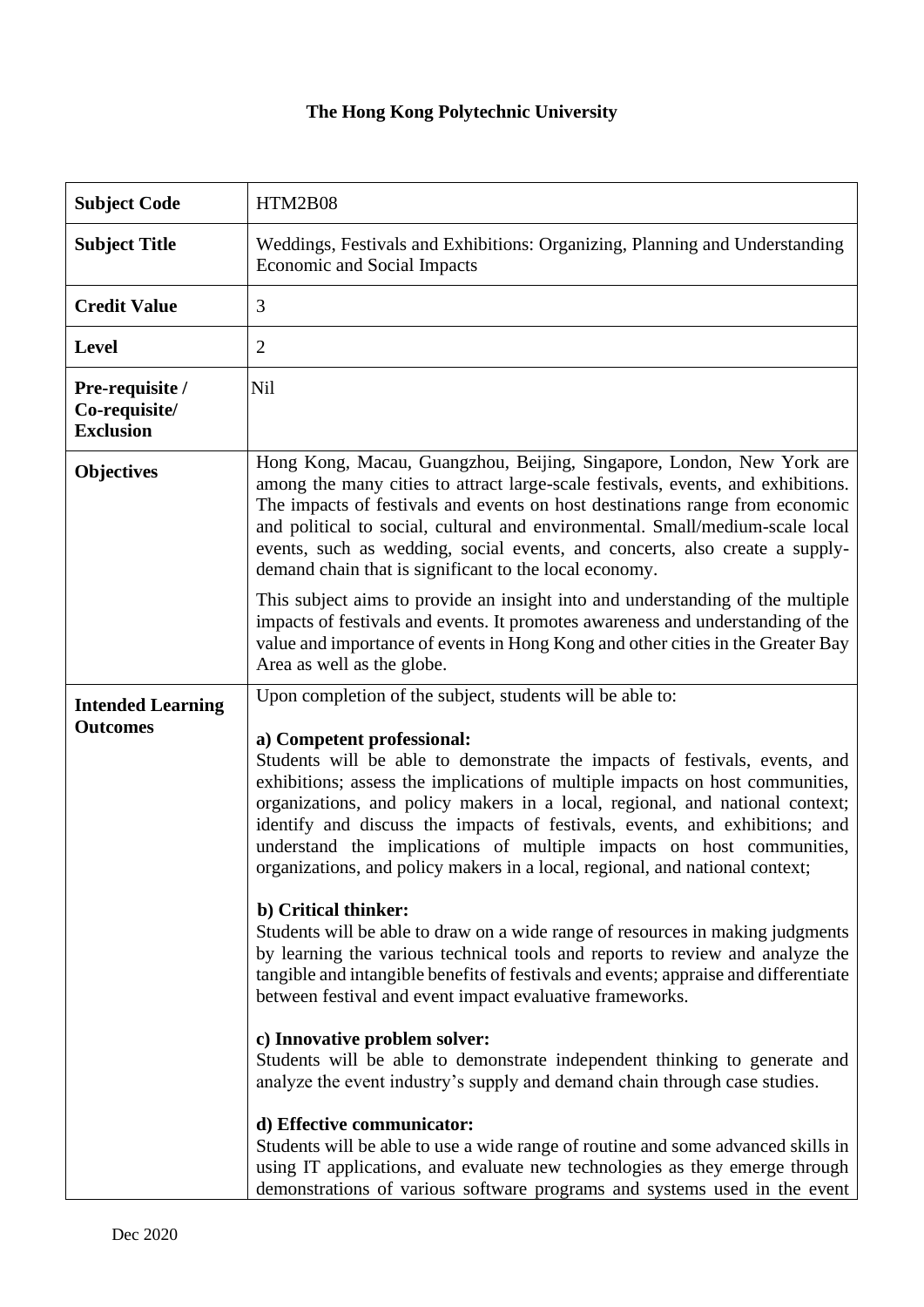|                            | industry; and accept responsibility and accountability for one's own output as<br>the result of working on a group project of assessing the impacts of an<br>event/festival.<br>e) Lifelong learner<br>Students will be able to recognize the need for a lifelong learning and self-<br>development; plan, manage, and evaluate their own learning in pursuit of self-<br>determined goals.<br>f) Ethical leader:<br>Students will be able to accept some responsibility for the output of others by<br>working as a team member for an event impact study; and identify ethical issues<br>through an understanding of the social and environmental impacts of<br>events/festivals on local communities. |
|----------------------------|----------------------------------------------------------------------------------------------------------------------------------------------------------------------------------------------------------------------------------------------------------------------------------------------------------------------------------------------------------------------------------------------------------------------------------------------------------------------------------------------------------------------------------------------------------------------------------------------------------------------------------------------------------------------------------------------------------|
|                            | g) Socially responsible global citizen:<br>Students will be able to demonstrate a global outlook by analyzing different<br>cultures and social development needs in the local, national and global contexts<br>(interest in culture and social development); and accept their responsibilities as<br>professionals and citizens to society, their own nation and the world (social,<br>national, and global responsibility).                                                                                                                                                                                                                                                                             |
| <b>Subject Synopsis/</b>   | <b>Topics &amp; Indicative Contents</b>                                                                                                                                                                                                                                                                                                                                                                                                                                                                                                                                                                                                                                                                  |
| <b>Indicative Syllabus</b> | Different types of events and the multiple dimensions of event impacts<br>1.                                                                                                                                                                                                                                                                                                                                                                                                                                                                                                                                                                                                                             |
|                            | Event impacts and its measuring tools<br>2.                                                                                                                                                                                                                                                                                                                                                                                                                                                                                                                                                                                                                                                              |
|                            | Regional economic impact for corporate meeting, conference, and<br>3.<br>convention                                                                                                                                                                                                                                                                                                                                                                                                                                                                                                                                                                                                                      |
|                            | Economic impact of exhibitions in Hong Kong, the Greater Bay Area, and<br>4.<br>globe                                                                                                                                                                                                                                                                                                                                                                                                                                                                                                                                                                                                                    |
|                            | Exhibitions and waste management<br>5.                                                                                                                                                                                                                                                                                                                                                                                                                                                                                                                                                                                                                                                                   |
|                            | Event industry supply chain: weddings and concerts<br>6.                                                                                                                                                                                                                                                                                                                                                                                                                                                                                                                                                                                                                                                 |
|                            | Customer experiences in weddings and social events<br>7.                                                                                                                                                                                                                                                                                                                                                                                                                                                                                                                                                                                                                                                 |
|                            | Economic/political impact of mega events (e.g., the Olympic Games)<br>8.                                                                                                                                                                                                                                                                                                                                                                                                                                                                                                                                                                                                                                 |
|                            | Media and technology in international mega events<br>9.                                                                                                                                                                                                                                                                                                                                                                                                                                                                                                                                                                                                                                                  |
|                            | 10. Cultural-social impact of festival and civic celebrations                                                                                                                                                                                                                                                                                                                                                                                                                                                                                                                                                                                                                                            |
|                            | 11. Image and eventful cities in the globe                                                                                                                                                                                                                                                                                                                                                                                                                                                                                                                                                                                                                                                               |
|                            | 12. Stakeholders and power                                                                                                                                                                                                                                                                                                                                                                                                                                                                                                                                                                                                                                                                               |